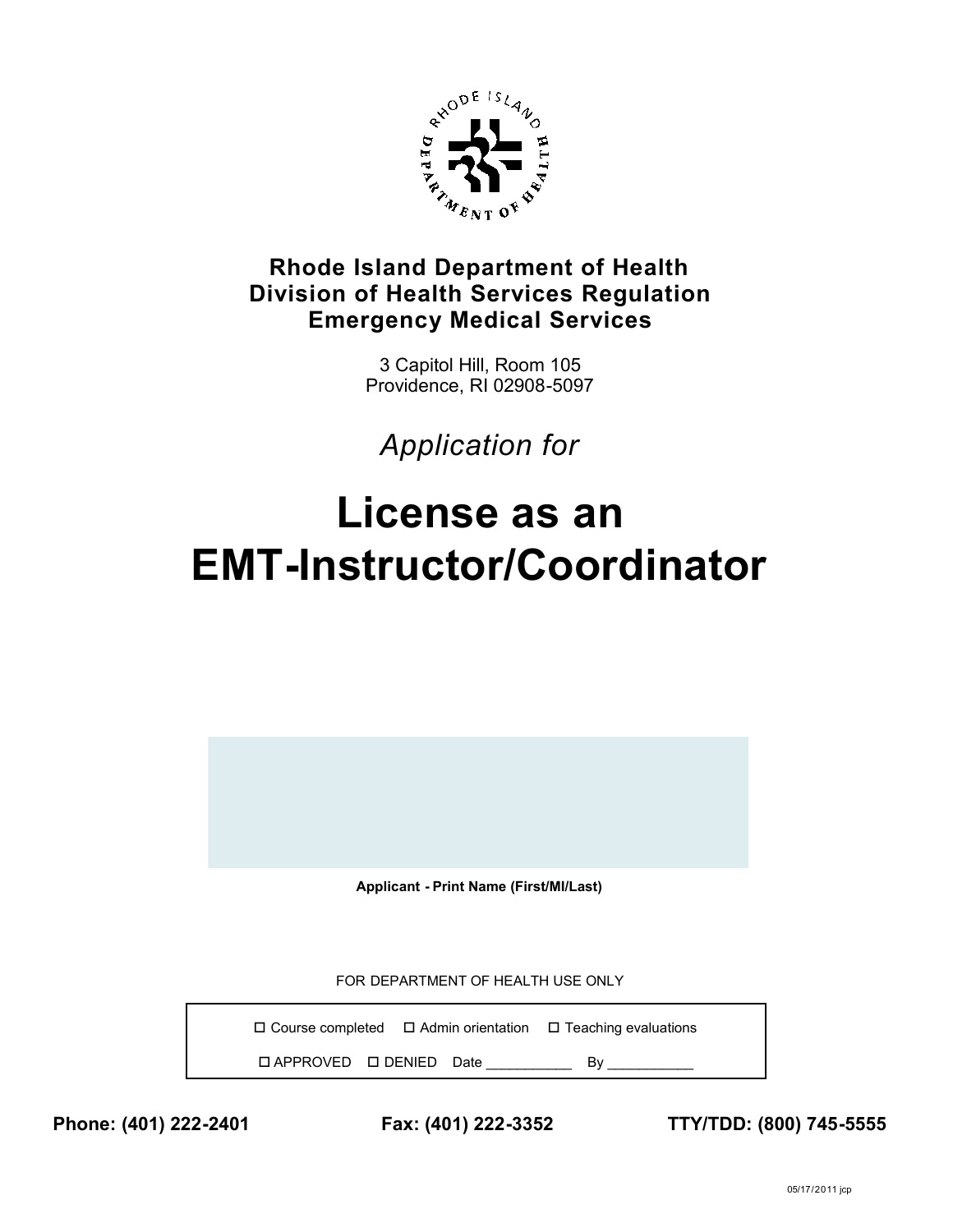## **State of Rhode Island Division of Emergency Medical Services**

Application for License as an EMT-Instructor/Coordinator

|  | Type or block print only. Do not use felt-tip pens.                                                                                          |                                                                                                          |  |  |  |  |  |
|--|----------------------------------------------------------------------------------------------------------------------------------------------|----------------------------------------------------------------------------------------------------------|--|--|--|--|--|
|  | 1. Name(s)<br>This is the name that<br>will be printed on your<br>license and reported to<br>those who inquire about<br>your license. Do not | Title (i.e., Mr., Mrs., Ms., etc.)                                                                       |  |  |  |  |  |
|  |                                                                                                                                              | First Name                                                                                               |  |  |  |  |  |
|  | use nicknames, etc.                                                                                                                          | Middle Name                                                                                              |  |  |  |  |  |
|  |                                                                                                                                              |                                                                                                          |  |  |  |  |  |
|  |                                                                                                                                              | Surname, (Last Name)                                                                                     |  |  |  |  |  |
|  |                                                                                                                                              | Suffix (i.e., Jr., Sr., II, III)<br>Maiden, if applicable                                                |  |  |  |  |  |
|  |                                                                                                                                              | Name(s) under which originally licensed in another state, if different from above (First, Middle, Last). |  |  |  |  |  |
|  |                                                                                                                                              |                                                                                                          |  |  |  |  |  |
|  | 2. Social Security<br><b>Number</b>                                                                                                          | <b>MANDATORY INFORMATION</b>                                                                             |  |  |  |  |  |
|  | 3. Gender                                                                                                                                    | Male<br>Female                                                                                           |  |  |  |  |  |
|  | 4. Date of Birth                                                                                                                             | Month<br>Year<br>Day                                                                                     |  |  |  |  |  |
|  | <b>5. Home Address</b>                                                                                                                       |                                                                                                          |  |  |  |  |  |
|  | It is your responsibility<br>to notify the EMS<br>Office of all address<br>and telephone number<br>changes.                                  | 1st Line Address (Apartment/Suite/Room Number, etc.)                                                     |  |  |  |  |  |
|  |                                                                                                                                              | Second Line Address (Number and Street)                                                                  |  |  |  |  |  |
|  |                                                                                                                                              | Zip Code<br>City<br>State                                                                                |  |  |  |  |  |
|  |                                                                                                                                              | Country, If NOT U.S.<br>Postal Code, if NOT U.S.                                                         |  |  |  |  |  |
|  |                                                                                                                                              |                                                                                                          |  |  |  |  |  |
|  |                                                                                                                                              | Home Phone<br>Home Fax                                                                                   |  |  |  |  |  |
|  |                                                                                                                                              | Email Address (Format for email address is Username@domain e.g. applicant@isp.com)                       |  |  |  |  |  |